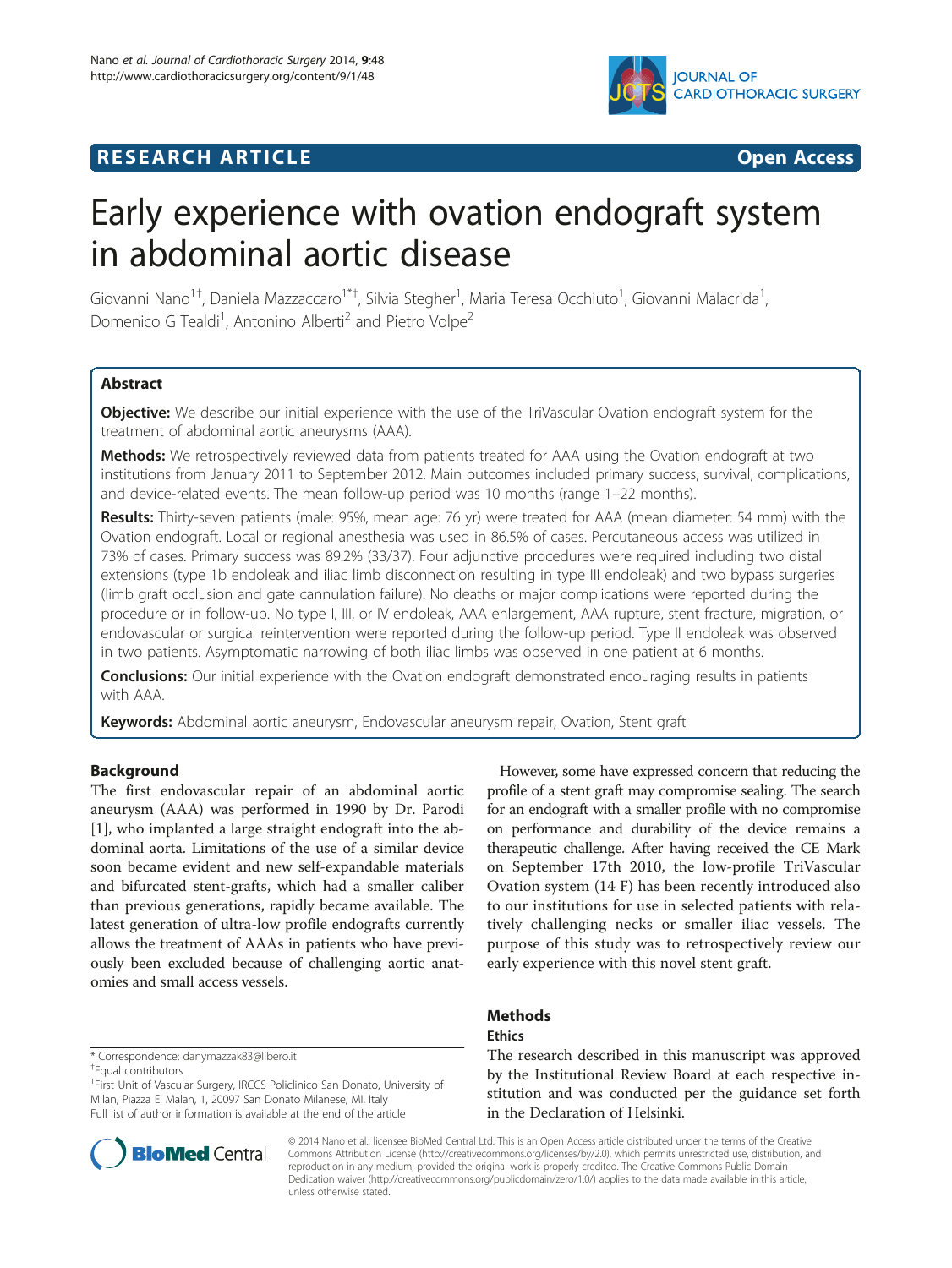# **Patients**

We retrospectively reviewed data of all patients who were treated for AAA using the Ovation endograft system from January 2011 to September 2012 in our two centres.

Patients who meet specific anatomic criteria of both proximal and distal landing zone (non-aneurysmal proximal aortic neck length of at least 7 mm, proximal neck luminal diameter between 16 and 30 mm, non-aneurysmal distal iliac artery length of at least 10 mm, distal iliac luminal diameters between 8 and 20 mm, possibility to preserve patency in at least one hypogastric artery, distance from the most distal renal artery to most superior internal iliac artery measurement of at least 13 cm) were considered suitable for the implantation of the Ovation Abdominal Stent Graft.

One patient was treated outside the IFU of the Ovation Stent Graft, with a pre-planned "chimney-technique" because of AAA involving both renal arteries. Due to small iliac access, however, it was not possible to treat the patient using a different type of endograft.

Patients with a dissecting or acutely ruptured aneurysm were excluded, as well as patients with history of connective tissue disease (e.g., Marfan's or Ehler's-Danlos syndrome) or with a known allergy or intolerance to polytetrafluorethylene (PTFE), PEG-based polymers, fluorinated ethylene propylene (FEP) or nitinol.

After treatment all patients were discharged on antiplatelet therapy (either ASA 100 mg daily or Clopidogrel 75 mg daily all lifelong) unless they were already on anticoagulant therapy for preoperative comorbidities.

# Ovation stent graft

The Ovation Abdominal Stent Graft (TriVascular, Inc., Santa Rosa, CA, USA) is a modular two-docking limb device system with the aortic body delivered via a flexible hydrophilic-coated 14 Fr OD catheter, as well as the contralateral limb. The aortic body is comprised of a low permeability PTFE graft and a suprarenal nitinol stent with integral anchors to achieve active fixation to the aortic wall. The iliac limbs are made of a low permeability PTFE graft with an external scaffold of nitinol stents. The Ovation system has ring-shaped channels (Figure 1) that are injected with a polyethylene glycol [PEG]-based polymer, which expands the endograft against the aorta to create a proximal seal.

The polymer is radiopaque, allowing the filling of the graft to be observed under fluoroscopy. Once the main body of the graft is positioned and opened, the polymer is prepared on the operating table, and mixed in a syringe that will be joined to the graft introducer. The syringe itself is joined to an autoinjector which pushes the polymer through the ring-shaped channels in 20 minutes, during which it is possible to complete the placement of the contralateral iliac extension. When the time of the



polymer's filling is elapsed, the syringe and the autoinjector are removed together and it is possible to place the eventual ipsilateral iliac extension.

Because of the ultra-low profile, the Ovation system can be used in patients with iliac or femoral artery access of less than 7 mm. The Ovation device is contraindicated in patients who have allergies to the device materials, as well as in patients who are unable to undergo the necessary preoperative and postoperative imaging studies.

## **Outcomes**

Patient records were reviewed for demographics, medical history, and aortoiliac morphology via computed tomography angiography. Procedural data included fluoroscopy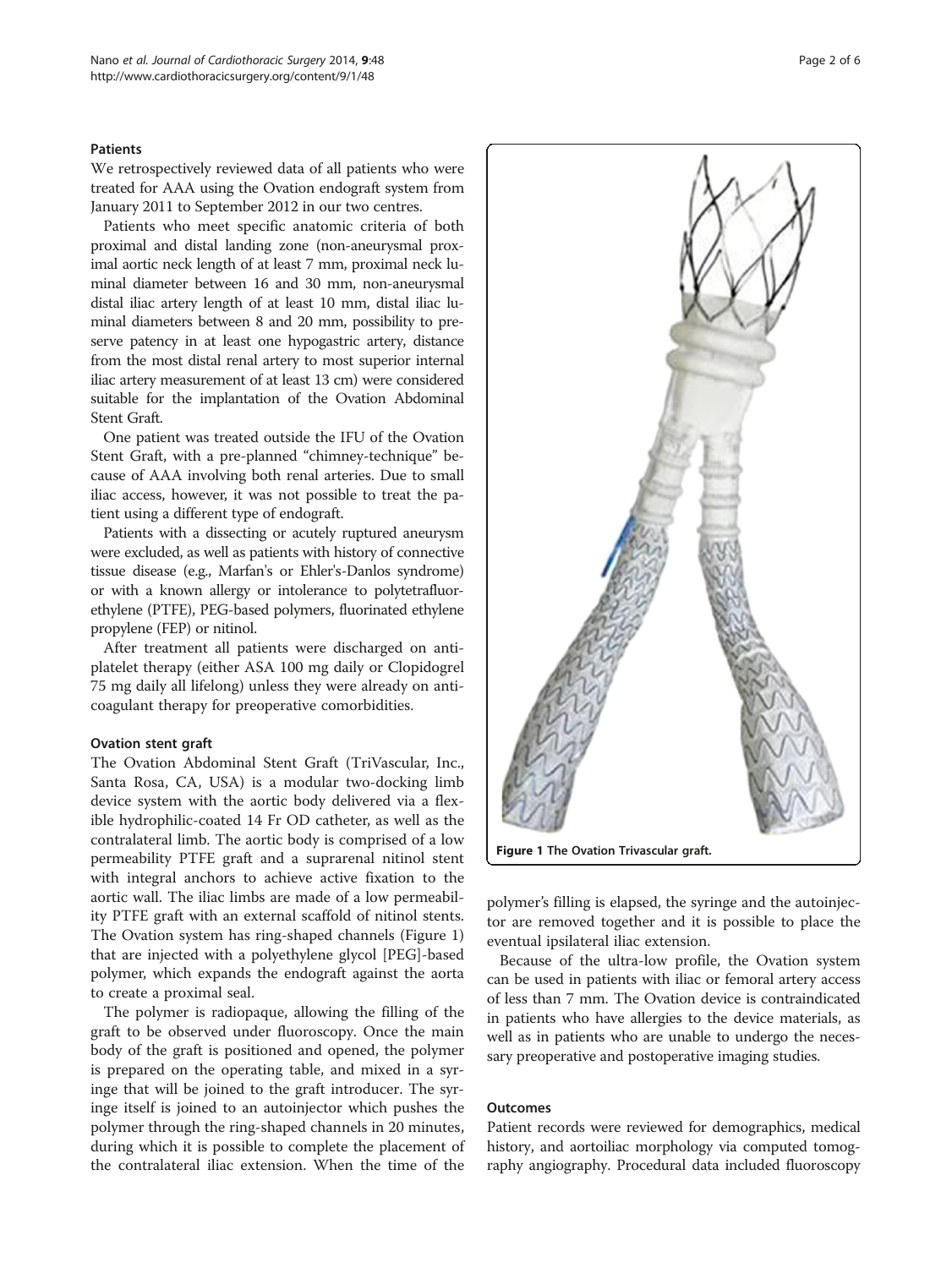time, operation time, amount of procedural contrast medium, blood loss, and complications. Follow-up data were obtained from outpatient visits and CT scan or duplex scans. Imaging was performed every 3 months during the first year after the operation and annually thereafter using mainly duplex scans. A CT scan was regularly performed at 1 year and in any case of inconclusive duplex scan (i.e. hostile abdomen) or finding of sac enlargement/ graft occlusion/stenosis/endoleaks at duplex scan. Outcomes were analyzed to evaluate primary success, survival, complications, and device-related events. Primary success was defined as successful access, delivery, and implant of the endograft with absence of surgical conversion, mortality, type I or III endoleak, or graft limb obstruction.

# Data analysis

Statistical analysis was performed using JMP® 5.1.2 (SAS Institute, Inc., Cary, NC, USA). Continuous variables are reported as mean ± SD and categorical variables are presented as n (%). Logistic regression using the Wald statistic was performed to identify predictors of adjunctive procedures. P values < 0.05 were considered statistically significant.

# Results

#### Baseline patient characteristics

Thirty-seven patients (35 males, mean age 76 years) with AAA (mean 54 mm diameter) were treated with the Ovation endograft. Primary AAA etiology was atherosclerotic and degenerative  $(n = 35)$  while 2 patients presented with aortic pseudoaneurysm of proximal anastomosis from previous AAA open surgery. The most common patient comorbidities included current or previous smoking (51%), chronic obstructive pulmonary disease (35%), and previous coronary artery bypass grafting (32%). No patient presented with severe renal failure. Twenty nine percent of treated aortic necks were shorter than 15 mm and 15% were less than 10 mm in length. Twenty percent of patients treated had an access vessel less than 7 mm in diameter, including a minimum diameter of 4.7 mm (Table 1).

# Procedural data

Intraprocedural data are described in Table [2](#page-3-0). All procedures were performed by vascular surgeons in the operating theatre. Most (86.5%) procedures were performed using either local or regional anesthesia. Endovascular repair was performed via percutaneous bilateral femoral access in 27 patients, while in the remaining 10 cases bilateral surgical exposure of both common femoral arteries was necessary.

An additional percutaneous brachial access was performed in 2 patients in which a "Chimney Technique" was used. In one of these cases, the AAA involved the origin of both renal arteries while in the remaining case the chimney

# Table 1 Patients' characteristics and anatomical data

|                                     | $n = 37$                       |
|-------------------------------------|--------------------------------|
| <b>Male Sex</b>                     | 35 (94.6%)                     |
| Mean age, years (Range)             | 75.5 (60-90)                   |
| Aetiology                           |                                |
| Atherosclerosis/Degeneration        | 35 (94.6%)                     |
| <b>PSA</b>                          | $2(5.4\%)$                     |
| Comorbidities                       |                                |
| Current or previous smoke           | 19 (51.3%)                     |
| COPD                                | 13 (35.1%)                     |
| Previous CABG                       | 12 (32.4%)                     |
| Hypertension                        | 8 (21.6%)                      |
| Dislipidemia                        | 6 (16.2%)                      |
| Diabetes                            | 5 (13.5%)                      |
| Obesity                             | 5 (13.5%)                      |
| Neoplasm                            | $2(5.4\%)$                     |
| Stroke                              | 1(2.7%)                        |
| Anatomical data (Mean $\pm$ SD), mm |                                |
| Proximal aortic neck diameter       | $25.9 \pm 0.8$                 |
| Proximal aortic neck lenght         | $18 \pm 2.1$                   |
| Proximal aortic neck angulation     | $52.2^{\circ} \pm 4.2^{\circ}$ |
| Distal aortic neck diameter         | $27.7 \pm 0.4$                 |
| Distal aortic neck lenght           | $74 + 1.2$                     |
| Proximal RCIA                       | $12.3 \pm 0.2$                 |
| Distal RCIA                         | $14.2 \pm 0.5$                 |
| Proximal LCIA                       | $14.2 \pm 0.4$                 |
| Distal LCIA                         | $13.9 \pm 0.7$                 |
| Smaller EIA                         | $8.1 \pm 0.7$                  |
| Sac diameter (range)                | $5.4(5.0-8.5)$                 |
| Aortic length                       | 82 (58-122)                    |

PSA = Pseudoaneurysm.

COPD = Chronic Obstructive Pulmonary Disease. CABG = Coronary Artery Bypass Grafting.

RCIA = Right Common Iliac Artery.

LCIA = Left Common Iliac Artery.

EIA = External Iliac Artery.

graft was used as a bail-out technique, allowing a safe proximal landing zone without covering the right renal artery. In both patients, a Viabahn® covered stent was advanced antegrade through brachial access. The proximal rings of the Ovation graft were inflated while a balloon was kept inflated within the covered stent.

All grafts were oversized less than 20%; in both cases in which a "Chimney Technique" was used, the graft had a 10% oversize.

Closure of the access site was obtained with manual compression bilaterally in 2 out of 27 cases of percutaneous femoral access. A vascular closure device was used in the remaining cases of percutaneous femoral access.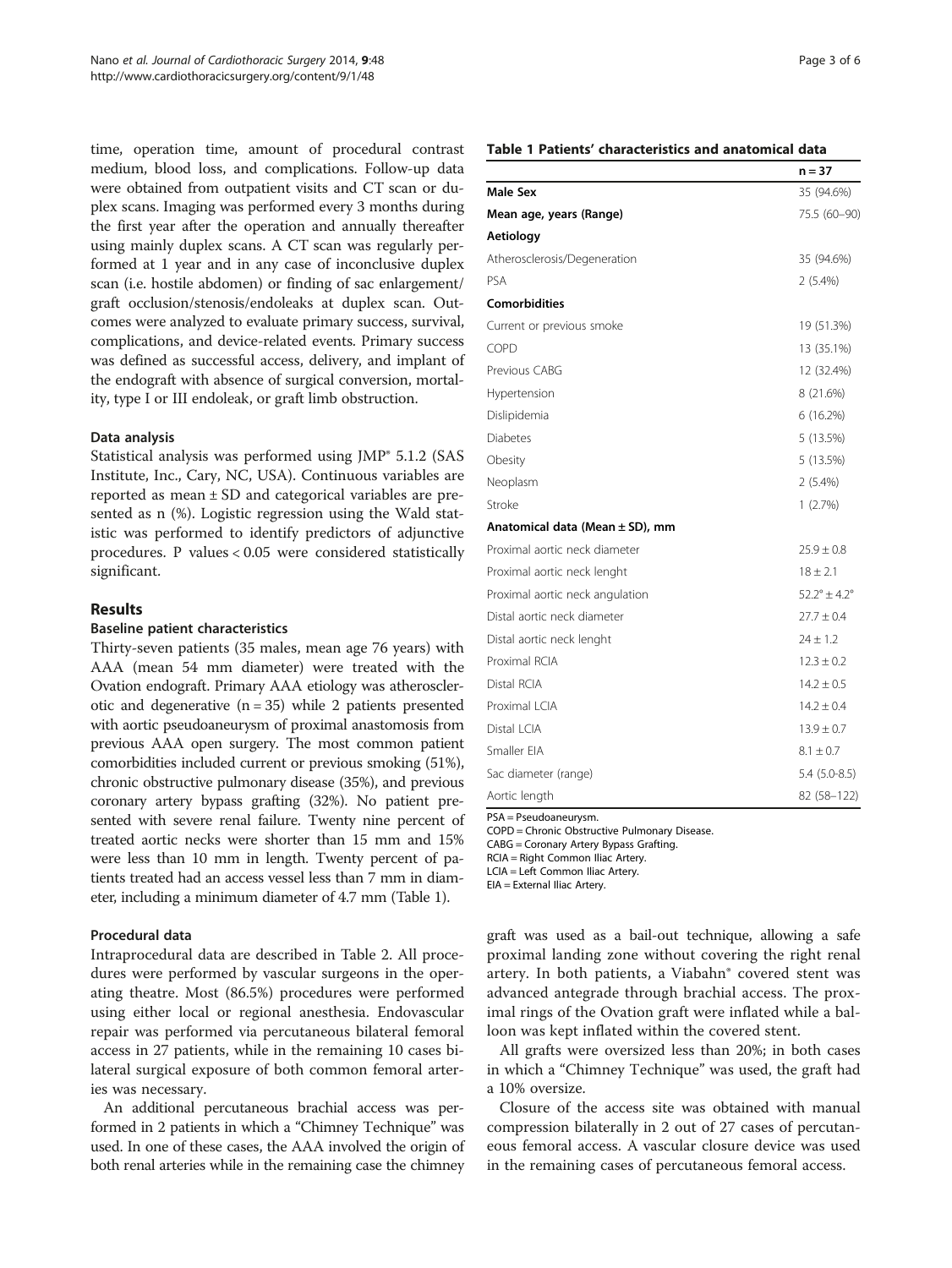<span id="page-3-0"></span>

| Table 2 Intraprocedural and In-hospital data (Mean $\pm$ SD) |  |  |
|--------------------------------------------------------------|--|--|
|--------------------------------------------------------------|--|--|

|                                      | $n = 37$       |
|--------------------------------------|----------------|
| Anesthesia                           |                |
| Regional                             | 25 (67.6%)     |
| Local + conscious sedation           | 7 (18.9%)      |
| General                              | 5 (13.5%)      |
| <b>Vascular access</b>               |                |
| Percutaneous femoral                 | 27 (73%)       |
| Percutaneous brachial (additional)   | $2(5.4\%)$     |
| Surgical femoral                     | 10 (27%)       |
| Time of operation (min)              | $43.1 \pm 3.2$ |
| Amount of contrast (cc)              | $28.3 \pm 2.5$ |
| Fluoroscopy time (min)               | $11.3 \pm 1.5$ |
| Blood loss (cc)                      | $110 \pm 16$   |
| <b>Primary success</b>               | 33 (89.2%)     |
| Adjunctive procedure*                | 4 (10.8%)      |
| Length of stay (days)                | $3.6 \pm 0.9$  |
| 30-day results                       |                |
| Death                                | $0(0\%)$       |
| Major adverse events                 | $0(0\%)$       |
| Endoleak                             | $0(0\%)$       |
| Long-term results                    |                |
| Death                                | $0(0\%)$       |
| Major adverse events                 | $0(0\%)$       |
| Endoleak type II                     | $2(5.4\%)$     |
| Asintomatic narrowing of iliac limbs | $1(2.8\%)$     |

Thirty-day and long-term results.

\*two distal extensions (type 1b endoleak and iliac limb disconnection resulting in type III endoleak) and two bypass surgeries (limb graft occlusion and gate cannulation failure).

Primary success was achieved in 33 cases (89.2%). Four patients required adjunctive procedures during the operation. In one case, given the twist of the device, which opened incompletely at the gate, we were not able to canulate the contralateral leg. Therefore, although a good proximal seal had been obtained, a conical stent graft (Talent, Medtronic) was placed, with an occluder at the level of the left common iliac artery, and a femorofemoral right-to-left bypass was performed. In the second case, intraoperative graft occlusion of the right leg required an additional femoro-femoral left-to-right bypass. In the third case, the device failed despite proper deployment with enough overlap. Disconnection between the main body and the left leg occurred, causing an intraprocedural type III endoleak which was immediately corrected with a second iliac extension. In the fourth case, a type Ib endoleak at the end of the procedure required the placement of a distal iliac extension.

No patient required a blood transfusion or ICU stay. No access-related complication or post-implantation syndrome

was reported. The risk of adjunctive procedures was higher in patients with smaller proximal neck diameter (OR 12, 95% CI 2.36-24.17, P = .02) (Table 3), but it should be noted that these complications usually are not correlated to proximal neck diameter.

#### Safety and effectiveness outcomes

The mean follow-up period was 10 months (range 1– 22 months). No deaths or major complications were reported during follow-up. No type I, III, or IV endoleaks, AAA enlargement, AAA rupture, stent fracture, migration, or secondary endovascular procedure, or conversion to open surgery were reported during the follow-up period. An asymptomatic narrowing of both iliac limbs was observed in one patient at 6 months (Figure [2](#page-4-0)), which is still on follow-up. The patient is taking oral anticoagulant for a permanent atrial fibrillation. There was a type II endoleak from lumbar arteries in two patients who are still under surveillance. Neither the former nor the latter complications occurred in both patients who had received the graft using the "Chimney" technique.

## **Discussion**

Since Parodi's initial experience [[1](#page-5-0)], the need to have appropriate vascular access to deliver the aortic stent graft in EVAR has emerged as a main issue. As the endovascular experience grew, it soon became clear that when endovascular therapy was indicated for clinical criteria, it was often not feasible for anatomical reasons. The introduction of self-expandable materials permitted an extension of the method even in those patients who presented with small iliac-femoral access. Nevertheless, in the common practice, access site related complications

# Table 3 Logistic regression predicting risk of adjunctive procedures from aortoiliac characteristics

|                               | <b>ODDS RATIO</b> | 95%CI         | P   |
|-------------------------------|-------------------|---------------|-----|
| Proximal aortic neck diameter | 12                | 2.36 - 24.17  | .02 |
| Proximal aortic neck length   | 0.82              | $0.21 - 1.80$ | .12 |
| Distal aortic neck diameter   | 1.26              | $0.36 - 4.82$ | .08 |
| Distal aortic neck lenght     | 2                 | $0.73 - 5.16$ | .21 |
| <b>Proximal RCIA</b>          | 0.42              | $0.01 - 2.23$ | .32 |
| Distal RCIA                   | 0.99              | $0.67 - 4.11$ | .69 |
| <b>Proximal LCIA</b>          | 2.18              | $0.87 - 3.92$ | .23 |
| Distal LCIA diameter          | 1.6               | $0.09 - 3.2$  | .40 |
| Sac diameter                  | 2.21              | $0.58 - 3.64$ | .28 |
| Aortic length                 | 1.12              | $0.77 - 2.14$ | .12 |
| <b>EIA diameter</b>           | 0.90              | $0.42 - 1.23$ | .38 |

Nominal logistic fit, Wald effect test 1 DF. Significant P value in bold. CI = Confidence Interval.

RCIA = Right Common Iliac Artery.

LCIA = Left Common Iliac Artery.

EIA = External Iliac Artery.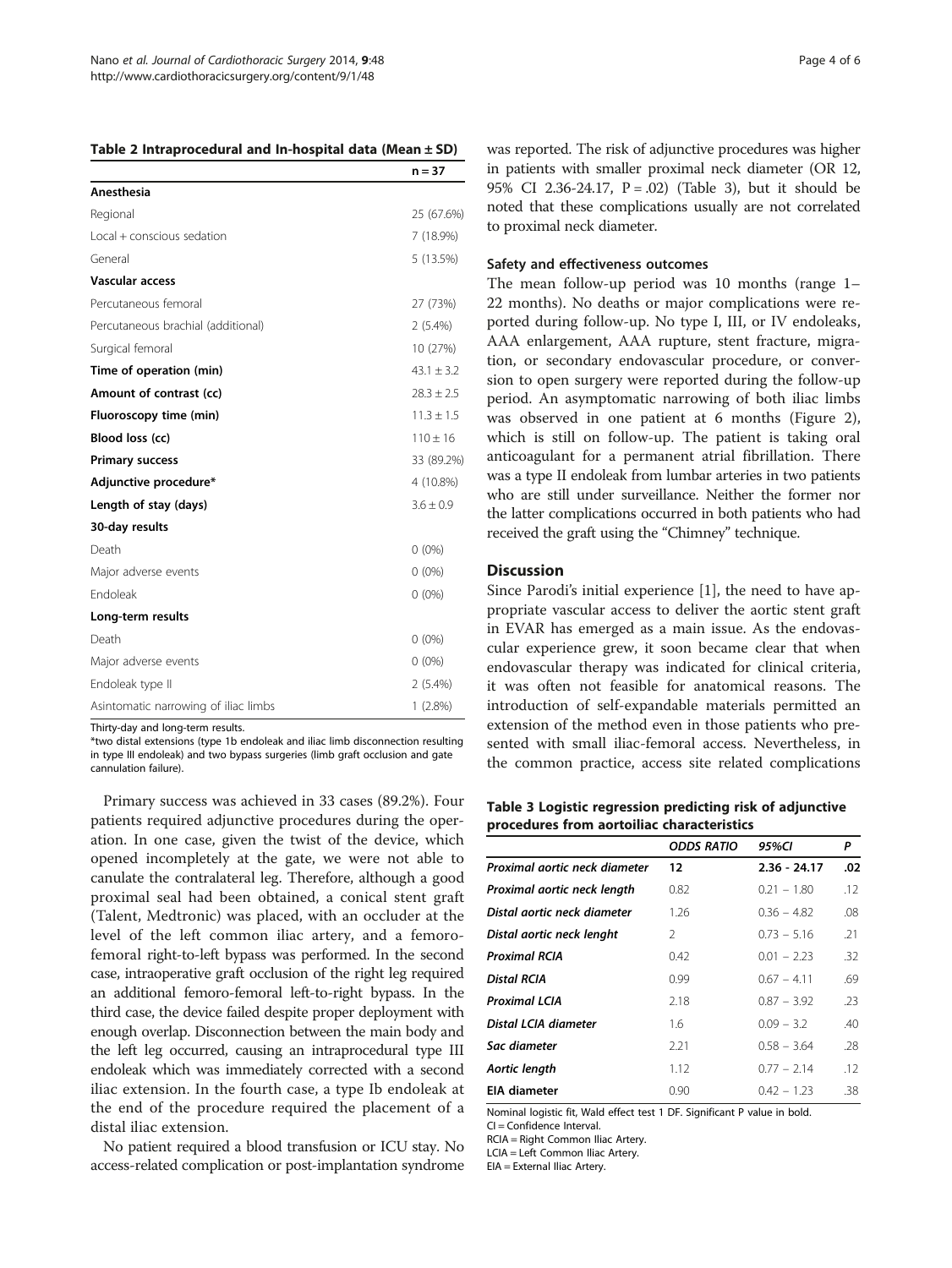<span id="page-4-0"></span>

are still observed, such as dissections, arterial ruptures and haematomas in case of percutaneous approaches. Reduced access site complications and lower overall procedural mortality rates after EVAR have been recently reported with the use of new lower-profile endograft systems [\[2-5](#page-5-0)].

The benefits of lower-profile devices are obvious. Not only is the risk of access site complications lower with smaller profile systems, but more patients with smaller access vessels can also be treated. However the downside of reducing the profile is the possible loss of proximal sealing, which can compromise the overall performance and durability of the device. For this purpose, not only were different anchoring systems introduced, but also prostheses with large free-flow. The theoretical assumption concerned the axiom that good sealing without migration meant absence of endoleak. It was realized that this axiom was true in part and that even in presence of graft migration sometimes there were no endoleaks.

The Ovation stent addresses these dual problems by combining a large free-flow with hooks with an inflatable ring begins 10 mm below the top of the covered part of the graft. The graft is fixed and the ring provides sealing to the arterial wall. By eliminating the need for a metallic endoframe entirely, the Ovation can keep a lower profile while achieving a good proximal sealing and likely a good durability over time.

In this sense our results are consistent with the purpose of the endograft since in the long-term we have not seen neither type I endoleaks nor graft migrations.

In our series, we observed some intraprocedural complications, all of which were successfully corrected with either a graft extension or fem-fem bypass surgery. On one hand, the reduction of the profile allowed the treatment of cases that would have been difficult or impractical to treat with other devices. On the other side, the reduction of the prosthesic structure might have increased the intraprocedural difficulties and also made cannulation of the gate more difficult, which in a patient of our case series led to a fem-fem bypass surgery.